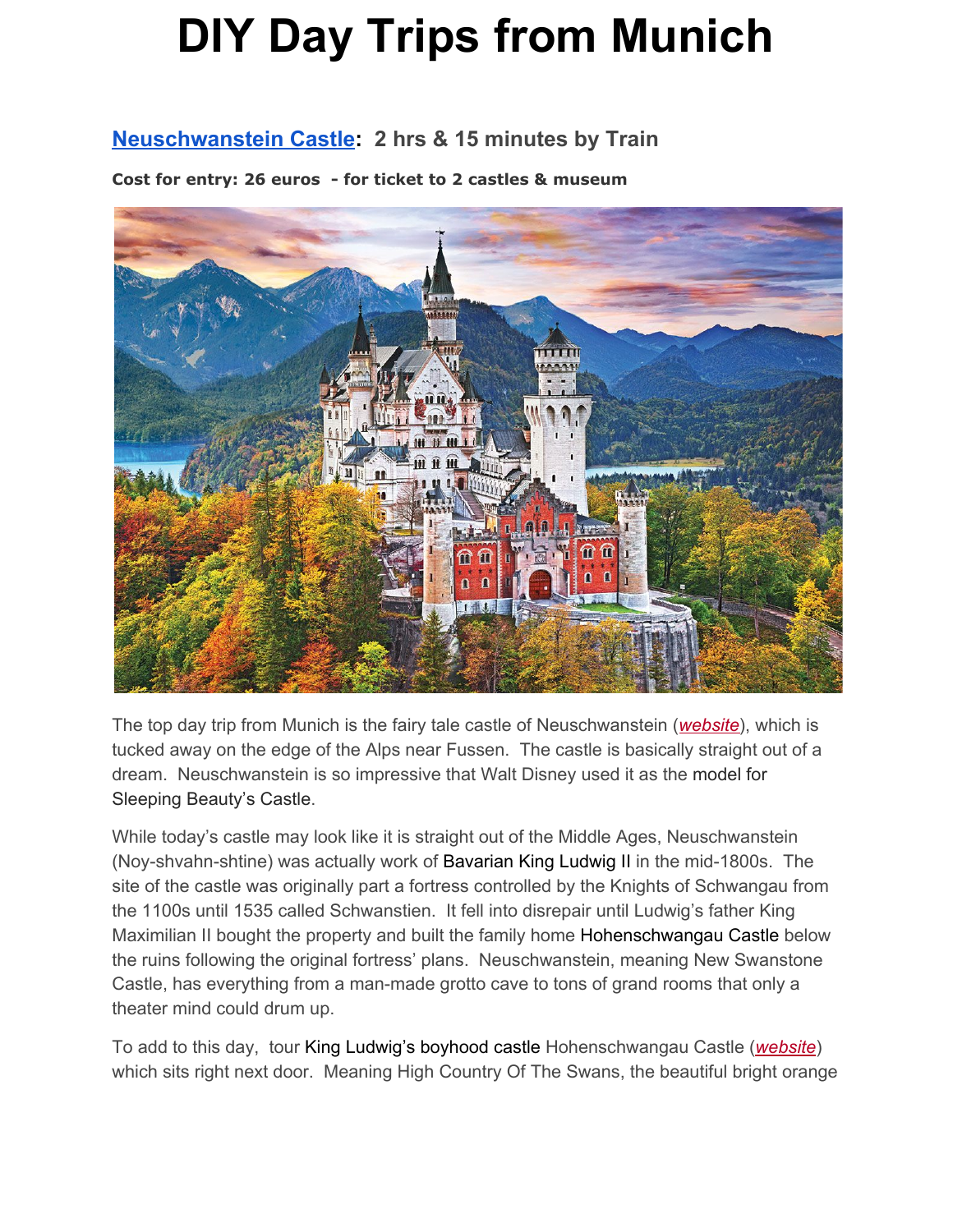Hohenschwangau (Ho-en-shvahn-gau) was built by Ludwig's father King Maximilian II following the plans of the former fortress of the Knights of Schwangau.

**Getting Here From Munich:** Take train directly from Munich to Füssen (2:05) then either Bus 73 or 78 directly to the Castles' ticket office (0:10).

**Cost: estimate of 50 euro for a round trip train ticket.**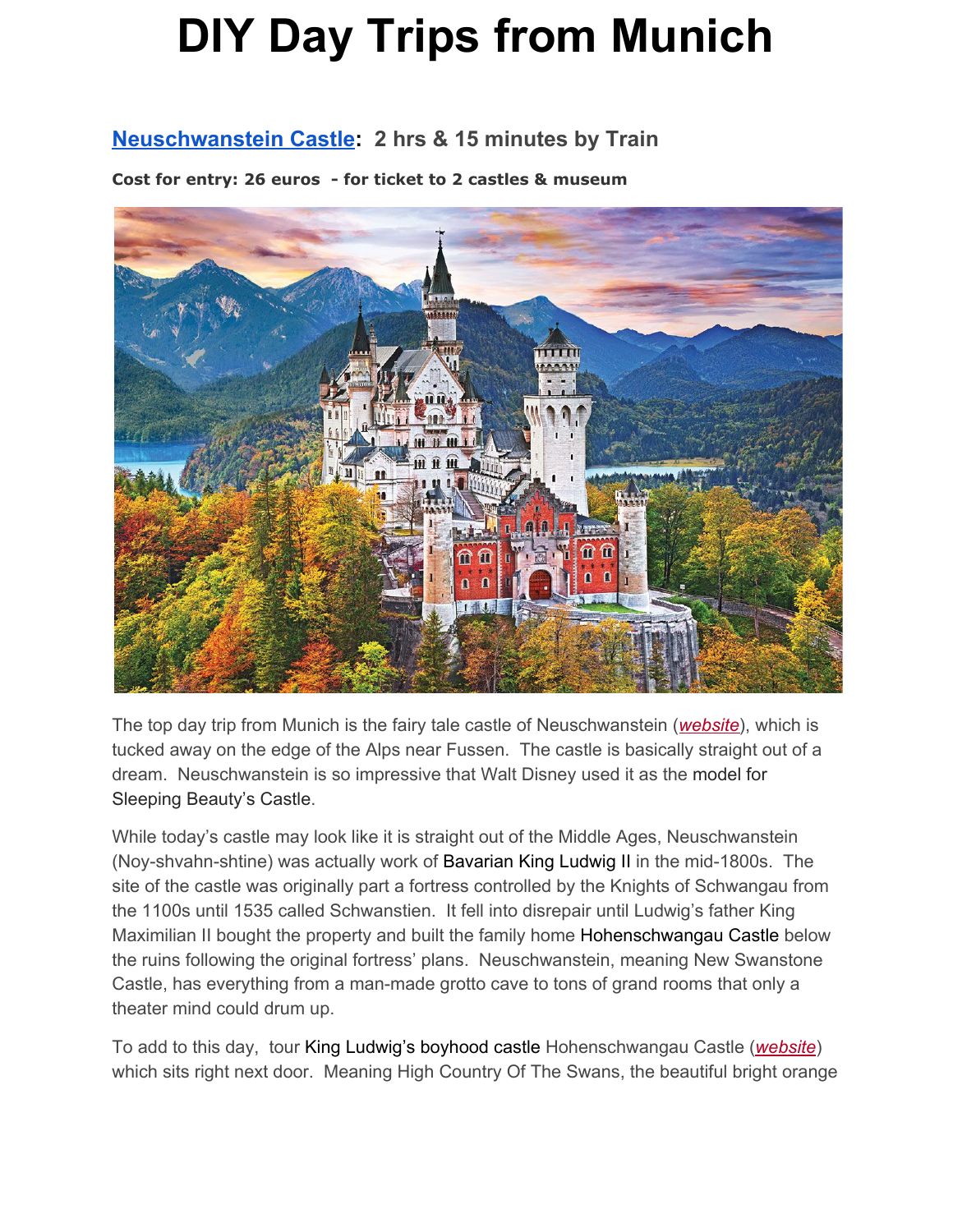### **Dachau [Concentration](https://www.kz-gedenkstaette-dachau.de/index-e.html) Camp: 1 hour train & bus**

**Cost: 4 euro 2 & 1/2 tour: English tours at 11am & 1pm.**



Located near Munich and once a Nazi Labor Camp, the sight is now a chilling reminder of the horrors of the Holocaust. Overall the site does a great job serving as a outstanding museum and memorial for life as it was on the camp and the hardships endured. You can visit the memorial for free or book a guided tour or use an audio guide while visiting.

**Getting Here from Munich:** Takes 40 minutes from Munich with a transfer. Take train line

**Cost: 15 euro for train & bus to camp - estimated 30 euro round-trip**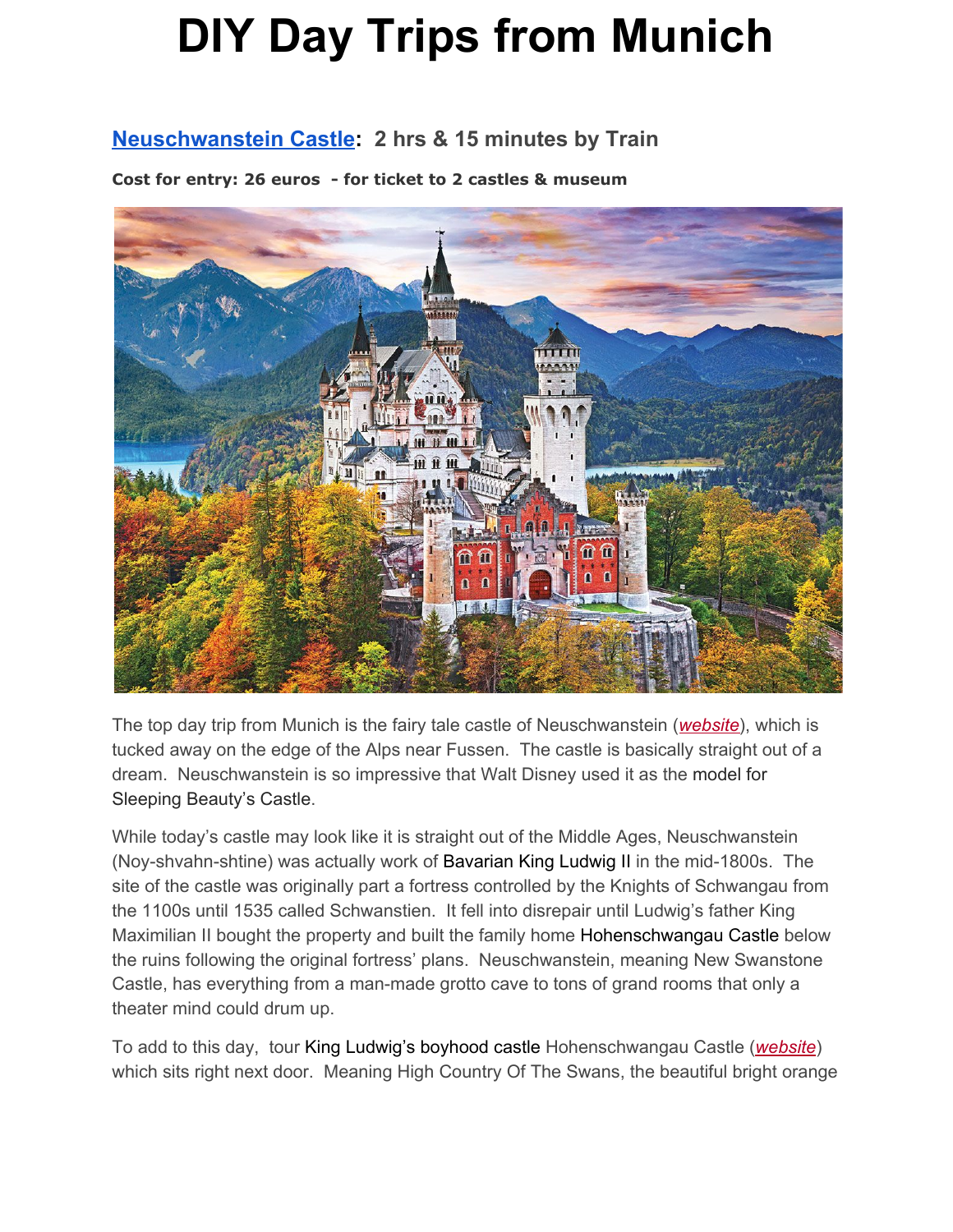### **[Landsberg](https://www.google.com/search?q=Landsberg+am+Lech&tbm=isch&tbo=u&source=univ&sa=X&ved=0ahUKEwixjLWJoIjaAhUBmlkKHcz3A4wQsAQIYw&biw=1131&bih=589) am Lech - 50 minutes by Train**

**Cost: free to enter town**



This small mid-evil city is a great getaway if you want to experience an authentic Bavarian feel without the flocks of tourists. Large portions of the midevil city walls and gates are still intact and most of the city's buildings still have colorful, traditional facades. The city is also littered with many beautiful towers: The [Schmalzturm](https://www.google.com/search?q=The+Schmalzturm+Tower&source=lnms&tbm=isch&sa=X&ved=0ahUKEwjRm8fGpYjaAhVMs1kKHTAaBaMQ_AUICygC&biw=1131&bih=589) Tower which lies in the Witches Quarter was named for its beautiful tiled roof and is the cities oldest tower built in 1260. The romantic Mother's Tower (Mutterturm) at the Herkomer Museum on the West side of river is the newest built in 1888. The beautiful Bayertor tower on the Eastern city wall, and the Northern wall's gate Sandauer Tor & tall Dachlturm tower overlooking the city. The city is maybe most famous for being where Adolf Hitler was incarcerated for 9 months in 1924 and wrote/dictated his book Mein Kampf which served as a foundation for the Nazi Party. The city ended up being home to a large concentration camp during World War II.

**Getting Here from Munich**: takes 50 minutes and may require a train transfer in Kaufering. **Cost: 40 euro round trip**